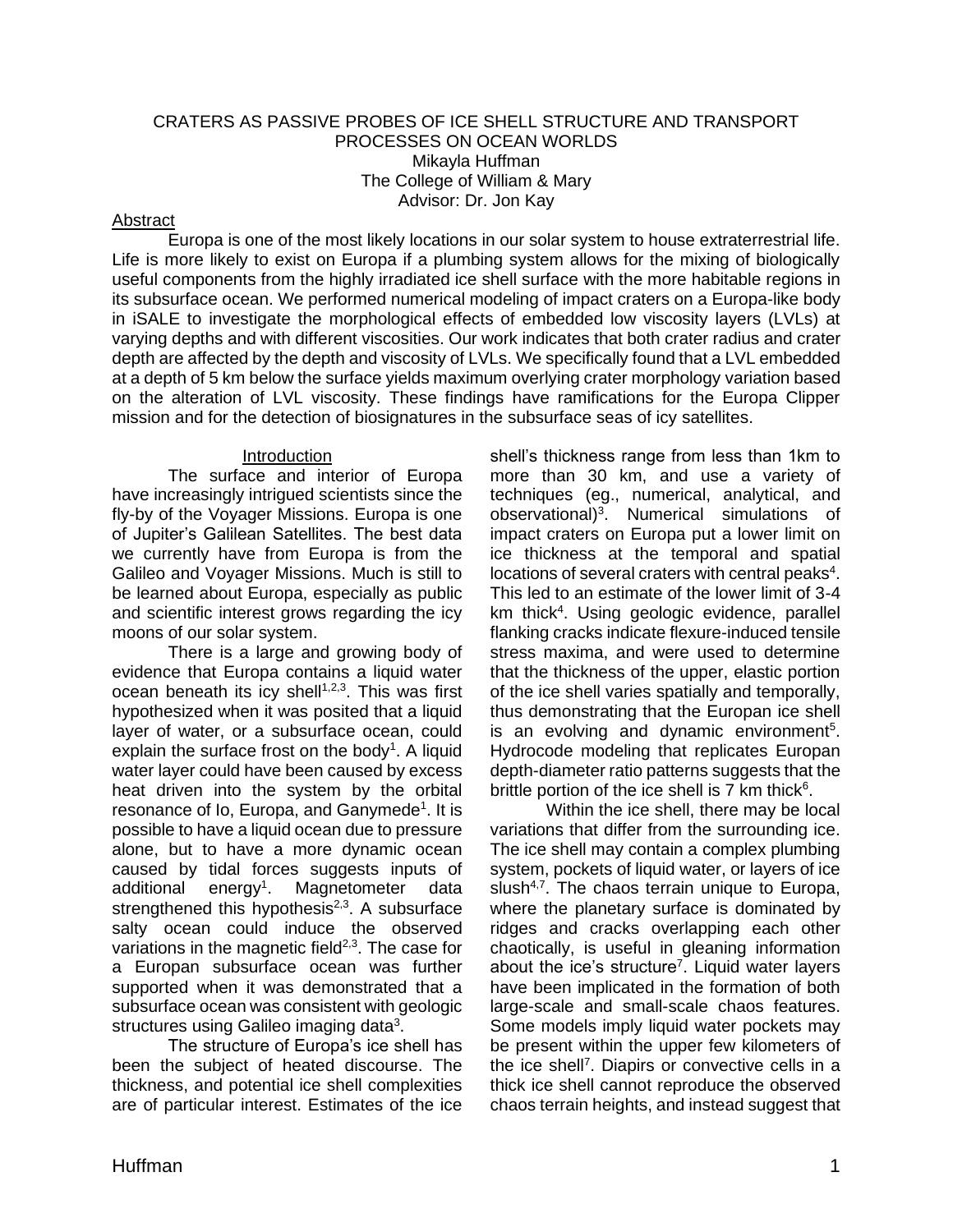the chaos terrain forms over liquid water lenses within the ice shell<sup>7</sup>. These liquid water layers may lie just 3 km under the surface of the ice<sup>7</sup>. Channels between the ice's surface and the subsurface ocean may be opened by impactors ranging in size from 0.7-1.5 km, which tend to occur every 3-7 Ma<sup>8</sup>. Large impact sites like Tyre and Callanish may be breaching the penetration impact range and could have penetrated through to the ocean layer<sup>8</sup>. The structure of these systems has ramifications for future missions and for the potential of extraterrestrial life on Europa.

Europa is interesting not only for its geologic structure but also for its potential for extraterrestrial life in our solar system. The energy provided by the tidal forces of Jupiter, as well as those generated by its resonance with other Galilean satellites, far outstrips the heat budget provided by radioactive elements<sup>9</sup>. These inputs of energy to the system result in active geologic processes on Europa<sup>9</sup>. Extraterrestrial life could exist on Europa in multiple different environments. It could be centered near the core, like in ecosystems built around Earth's geothermal vents<sup>10</sup>. Even if hydrothermal vents are not present on Europa, life could still exist in other habitable zones<sup>11</sup>. Although it is unlikely that life could form on the highly irradiated surface of the ice, it could be present living close to the barrier between the ocean and the ice layer; however, this upper habitable zone is likely nutrient deficient<sup>12</sup>. Europa is a prime candidate for extraterrestrial life within our own solar system, and thus is an important target for research and exploration.

If mixing of biologically useful surface materials and the upper habitable zone can occur via a plumbing system, it is more likely that life could be present on Europa. The bombardment of Europa's surface can lead to the formation of biologically useful compounds, but they must make it through the crust to the aforementioned upper habitable zone in order to actively participate in life<sup>13</sup>. Laboratory experiments indicate that the visible signal of irradiated salt matches the dark portions of Europa's crust<sup>14</sup>. These portions may be coated in salt, which indicates that the ocean may indeed be interacting with the surface in

some way<sup>14</sup>. This suggests an interchange between the interior salty ocean and the surface level radioactive environment<sup>14</sup>. One possible explanation is related to the chaos terrain that is unique to Europa<sup>7</sup>. The chaos terrains suggest that liquid lakes of water are embedded in the ice<sup>7</sup>. Not only is this another potential habitable zone for life, it could be part of a plumbing system that connects the ice's surface to the ocean beneath, allowing for mixing of biologically useful compounds into the habitable waters below<sup>7</sup>. It is important to understand the extent of this potential plumbing system, and to do that, we must be able to first detect the presence and characteristics of embedded LVLs. The ability to determine what lies within Europa's ice shell would be useful in the search for extraterrestrial life, as well as in understanding the inherent structure of the moon itself.

Luckily, the morphology and the relaxation of impact craters over time aids in constraining the thermal evolution and age of the body, as well as potentially betraying the structure of the target material. We can determine information about the structure of Europa's ice shell, and the potential for an extensive plumbing system using craters. Impact craters are highly sensitive to the target material's characteristics and the heat flow of the surface<sup>15</sup>. The bolides that create these features act as a natural experiment; all we must do is learn how to interpret the results. Little is known about how crater formation and modification differ on homogenous icy surfaces on ocean worlds compared to rocky ones, but ice is especially reactive due to its low melting point and deformation  $temperatures$ <sup> $\tilde{4},16,17$ </sup>. Recent work has shown that the presence of an ocean under an ice shell could affect crater depth, which suggests that there may be a mechanism by which oceans can be identified from observed crater morphologies<sup>3,5,16</sup>. Bolides have already mechanically probed Europa's surface, which reveals information about what lies within and beneath the ice shell. Examining the morphologies of impact craters on Europa could betray information about what lies beneath the ice.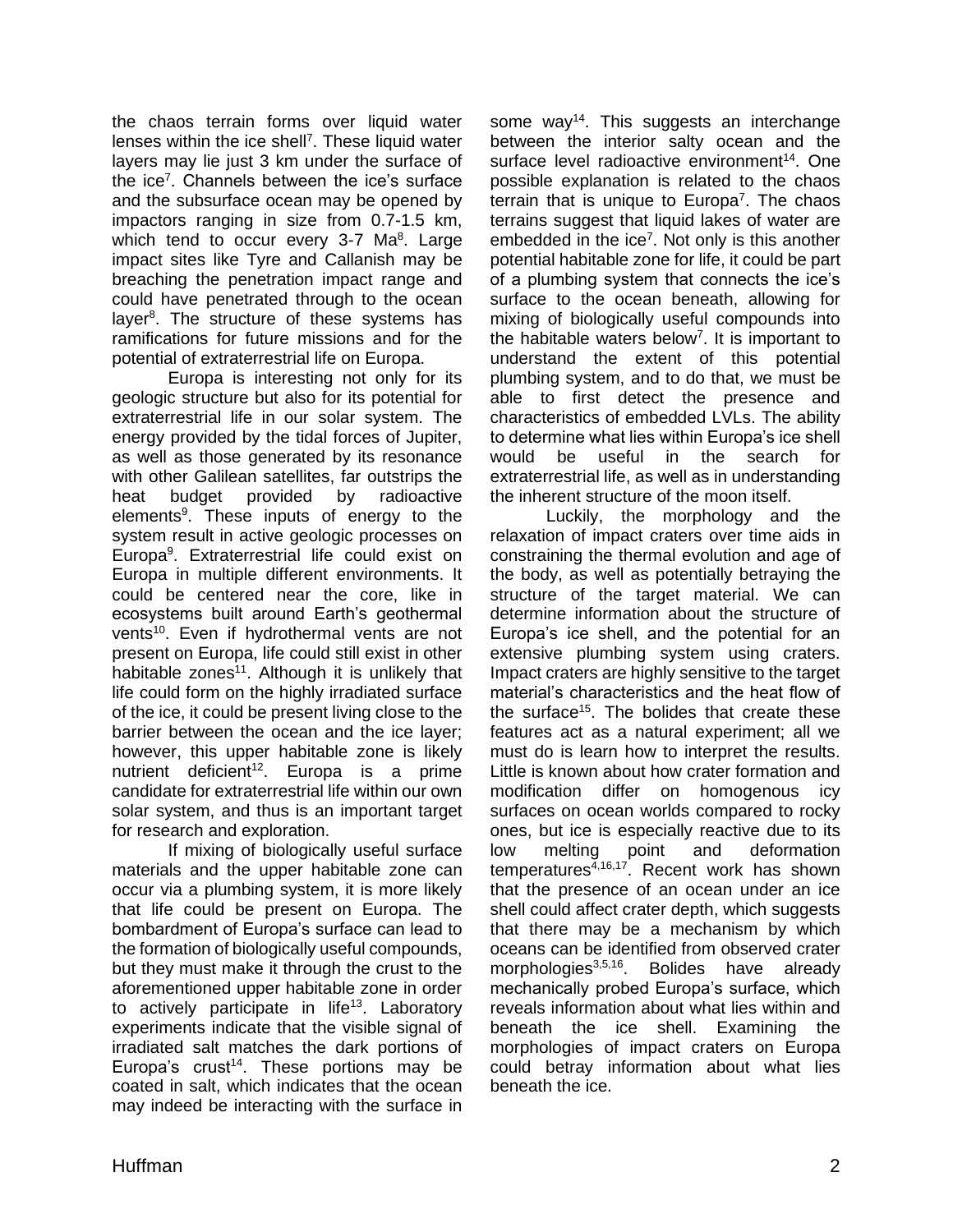### Impact Crater Modelling

iSALE is a hydrocode software that can be used to model impact craters<sup>15,18-21</sup>. It has been checked against experimental evidence regarding hypervelocity impacts into ice target material<sup>22</sup>. Previous studies have also used iSALE in analysis of Europa's ice shell thickness and structure using impact craters4,23. iSALE is a useful tool that we can use to gather information about Europa's potential plumbing system, and subsequent potential for life, through the mechanics and morphology of impact craters. We explore the effects of embedded LVLs on impact crater morphologies, using the shock physics code  $iSALE^{15,18-21}$ . The goals of our work are to better understand crater formation on nonhomogenous icy surfaces and to identify morphological characteristics that are diagnostic of LVLs within an ice shell.

With the Europa Clipper mission in the works, it is perhaps more important now than ever to add to the methods with which we may probe into Europa's structure. Clipper is a proposed mission that will fly by Europa repeatedly, using Jupiter's orbit to scan most of the moon's surface $24$ . It will carry an icepenetrating radar, infrared and neutral mass spectrometers, stereo camera, magnetometer, and radio system to track gravity measurements $24$ . This payload will reveal information about the thickness and structure of Europa's ice shell, as well as about the potential habitability of the moon<sup>24</sup>. Learning about the surface indicators of subsurface low viscosity layers (LVLs) could help pinpoint locations of scientific interest for Clipper to focus on $^{24}$ . Clipper will be able to locate discontinuities within the ice shell, and measure the overlying crater morphologies we identify, and thus determine information about the underlying LVL's structure and composition.

## **Methods**

Our goal is to identify morphological characteristics of overlying craters diagnostic of underlying LVLs embedded within ice shells. We use impact craters as a proxy to determine the location and viscosity of LVLs. Many factors affect crater shape, including gravity, material properties of the crust and the impactor, impactor energy, and subsurface structure. Larger and faster impactors will excavate larger volumes of subsurface material. This changes the morphology of the resultant crater. The thickness of the ice shell has been widely debated with estimates that range from 1 km-30 km<sup>5</sup>. Previously, impact modeling has been used to estimate the thickness of the ice shell based on resultant crater morphology<sup>4</sup>.

To investigate the influence of shallow subsurface complexities, specifically layer viscosity and depth, on Europan crater formation, we performed several impact simulations using the iSALE hydrocode<sup>15,18-21</sup>. As part of this study, we are not aiming to reproduce any specific crater on Europa, but rather to examine a generic Europa-like body. Our goal is to identify morphological characteristics diagnostic of LVLs embedded within ice shells. We use impact craters as a proxy to determine the mechanical properties of the ice shell.

Given the wide range of ice shell thicknesses, we use a constant thickness of 19 km, with two layers of ice: an upper level with a viscosity of  $10^{22}$  Pa\*s, and a lower level with a viscosity of 10<sup>16</sup> Pa\*s<sup>25</sup>. Here, we examine a variety of cases with a 1 km thick LVL embedded at various depths (1 km, 3 km, 5 km, and 10 km) from the ice surface (Figure 1 & Table 1). We used a 0.62 km diameter projectile made of solid water ice impacting at 15 km/s, with an incident angle of 90°. The surface temperature of our body was 100K. We varied both the embedded depth of the LVL and its viscosity (Table 1) (Fig 2).

We selected impactor parameters based on typical values for Jupiter family comets because they are thought to be the source of the vast majority of craters on the Galilean satellites $26$ . In our simulations, the model resolution is 31 m per grid cell, to better illustrate the damage resulting from a small impactor. To keep the initial analysis simple, a small impactor size was chosen to ensure that craters remain in the simple crater category with smooth bowl shapes and few complex features. We used a 5-phase equation of state for ice and the typical ANEOS for water<sup>27</sup>.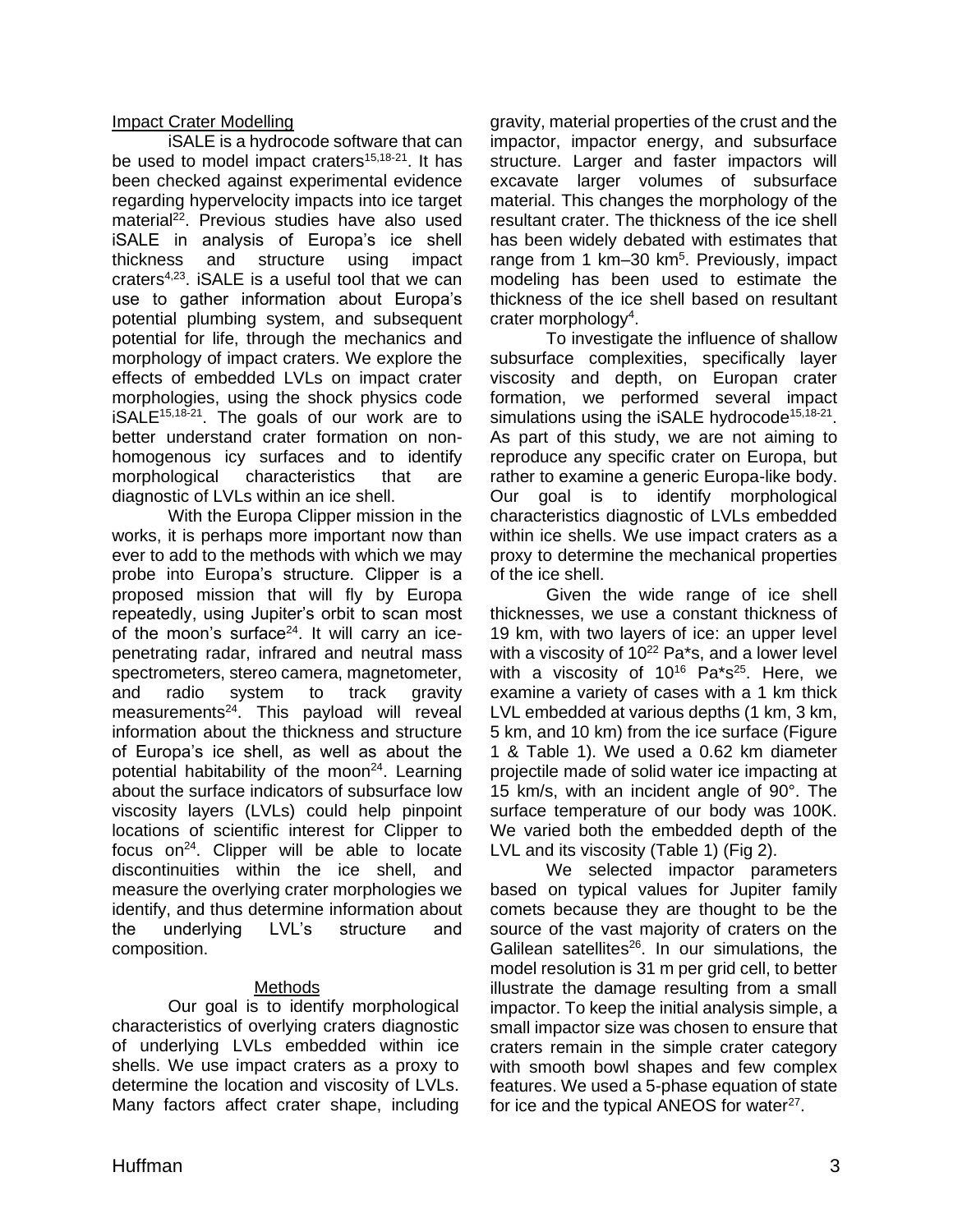We ran sixteen simulations at 4 different depths and 4 LVL viscosities (Table 1). From these simulations, we examined the crater radius and depth evolution over time and extracted variables proportional to the growth rate. Specifically, we analyzed the effects of the viscosity and depth of the embedded LVLs on the temporal change of these parameters.

| 1km Depth  | 3km Depth                                                       | 5km Depth | 10km Depth         |
|------------|-----------------------------------------------------------------|-----------|--------------------|
|            |                                                                 |           |                    |
|            |                                                                 |           |                    |
|            | $ 10^{22}$ Pa*s $ 10^{22}$ Pa*s $ 10^{22}$ Pa*s $ 10^{22}$ Pa*s |           | Ice $10^{22}$ Pa*s |
| <b>LVL</b> |                                                                 |           |                    |
|            | <b>LVL</b>                                                      |           |                    |
|            |                                                                 |           |                    |
|            |                                                                 | LVL       |                    |
|            |                                                                 |           |                    |
|            |                                                                 |           | <b>LVL</b>         |
|            | Ice $10^{16}$ Pa*s   Ice $10^{16}$ Pa*s   Ice $10^{16}$ Pa*s    |           | Ice $10^{16}$ Pa*s |
|            |                                                                 |           |                    |
|            |                                                                 |           |                    |
|            |                                                                 |           |                    |
|            |                                                                 |           |                    |
|            |                                                                 |           |                    |

Figure 1: Cross sections of the model setup to scale. The entire ice shell is 19 km thick. The ice above the LVL has a viscosity of  $10^{22}$  Pa\*s. The LVL's viscosity varies as in table 1, with 0 Pa\*s being liquid water. The 1km thick LVL was embedded in the ice at the depths listed in Table 1. The ice below the LVL has a viscosity of 10<sup>16</sup> Pa\*s.

| Parameter                                  | <b>Test Increments</b>              |  |
|--------------------------------------------|-------------------------------------|--|
| Depth of Low Viscosity<br>Layer (km)       | 1, 3, 5, 10                         |  |
| Viscosity of Low<br>Viscosity Layer (Pa*s) | $0, 10^{14}, 10^{15},$<br>$10^{16}$ |  |

Table 1: Table listing the ranges of LVL parameters used.

From these simulations, we examined the crater radius and depth over time and extracted variables proportional to the crater depth and radius growth rate.

## **Results**

We ran a total of sixteen simulations, each with a different LVL viscosity and depth. The four different depths were 1, 3, 5, and 10 km, and the four different LVL viscosities were 0,  $10^{14}$ ,  $10^{15}$ , and  $10^{16}$  Pa\*s. We go through the results for each in depth in the following sections.

#### LVL Viscosity

All craters fall in the simple crater category, with smooth walls and no multi-ring structure, as expected for this bolide size. There are visible differences in ejecta plume structure, crater radius and diameter, and the temperature and pressure distributions. The differences in figure 2 are solely due to differences in the viscosity, as all LVLs are embedded at the same depth of 5 km from the surface.



Figure 3: Plots of crater radius (top) and depth (bottom) in kilometers for three different embedded LVL viscosities: 10<sup>14</sup>, 10<sup>15</sup>, and 10<sup>16</sup> Pa\*s, embedded at 5 and 10 km respectively. The runtime is 300s for the crater radius and to 400s for the crater depth in 50s increments. Lines of best fit for crater radius are natural logarithms.

In each of our simulations, the crater radii follow a logarithmic curve (Figure 3). The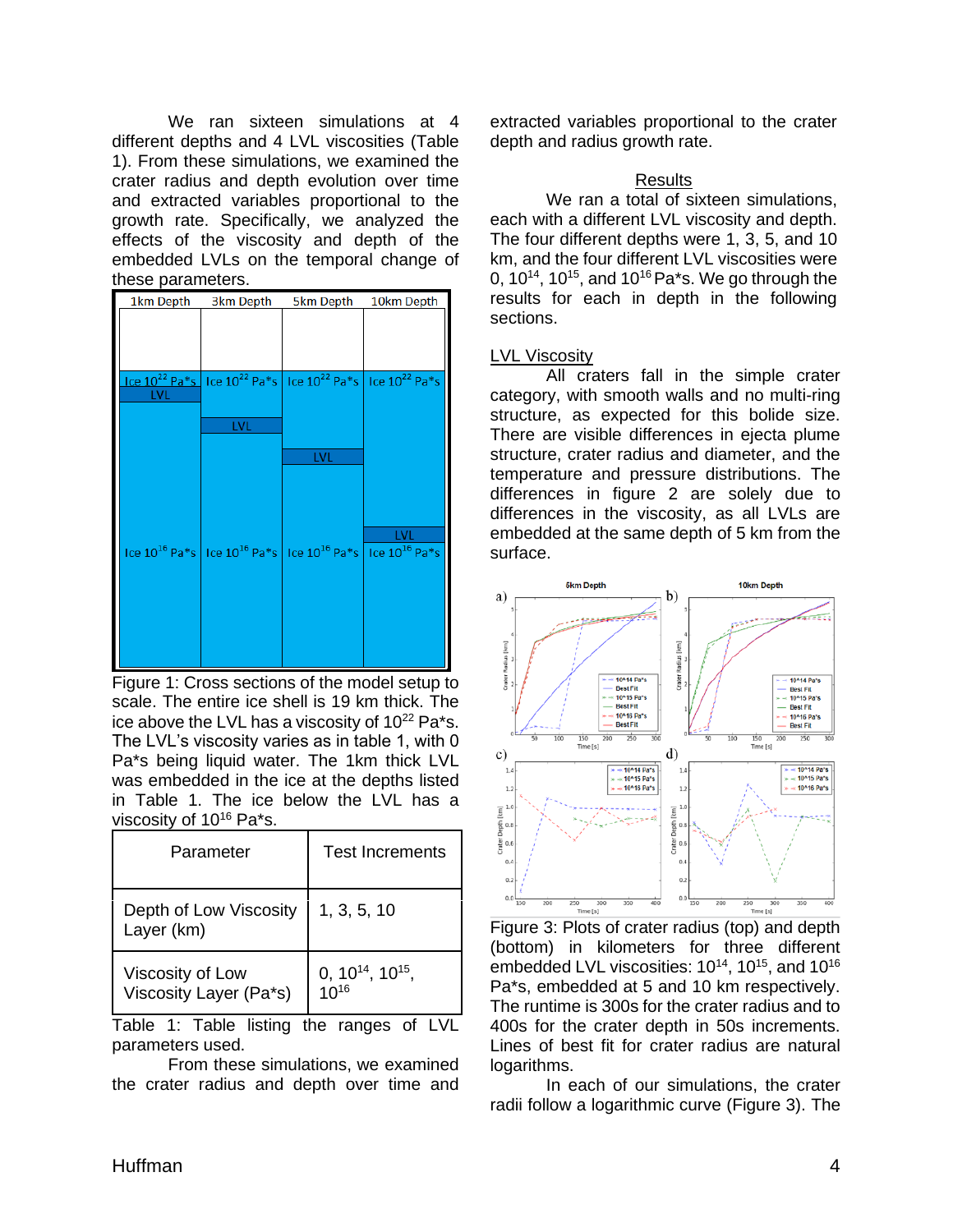

Figure 2: Cross-sectional plots of temperature (0-350 K) on the left and pressure (0-8 MPa) on the right for the four different viscosities. The LVL is embedded at 5 km down in each of these plots. The first row is a snapshot at 50s, the second row at 100s, and the third row at 200s.

crater depths oscillate, but generally follow a cube root pattern. The 5 km depth shows little variation in radius between  $10^{15}$  and  $10^{16}$  Pa\*s. The 5 km depth is most sensitive to the smallest non-liquid viscosity, which results in slower crater growth initially. For the 10 km depth, the middling viscosity results in the fastest radial crater growth.

For the shallowly embedded LVLs, the crater radii grow slowest with liquid water and generally grow faster as viscosity increases (Figure 4). The 1 km depth has little morphological difference across the viscosities. We see a similar pattern for the 3 km depth but with a lesser effect. The 5 km depth is the most sensitive to viscosity variation, and the radii grow fastest at 10<sup>14</sup> Pa\*s for this depth. The 10 km depth is less sensitive to viscosity variation than the 5 km depth.



Figure 4: Plot of the embedded LVL's viscosity in Pa\*s on a logarithmic scale of base ten versus impact crater growth rate in km/s.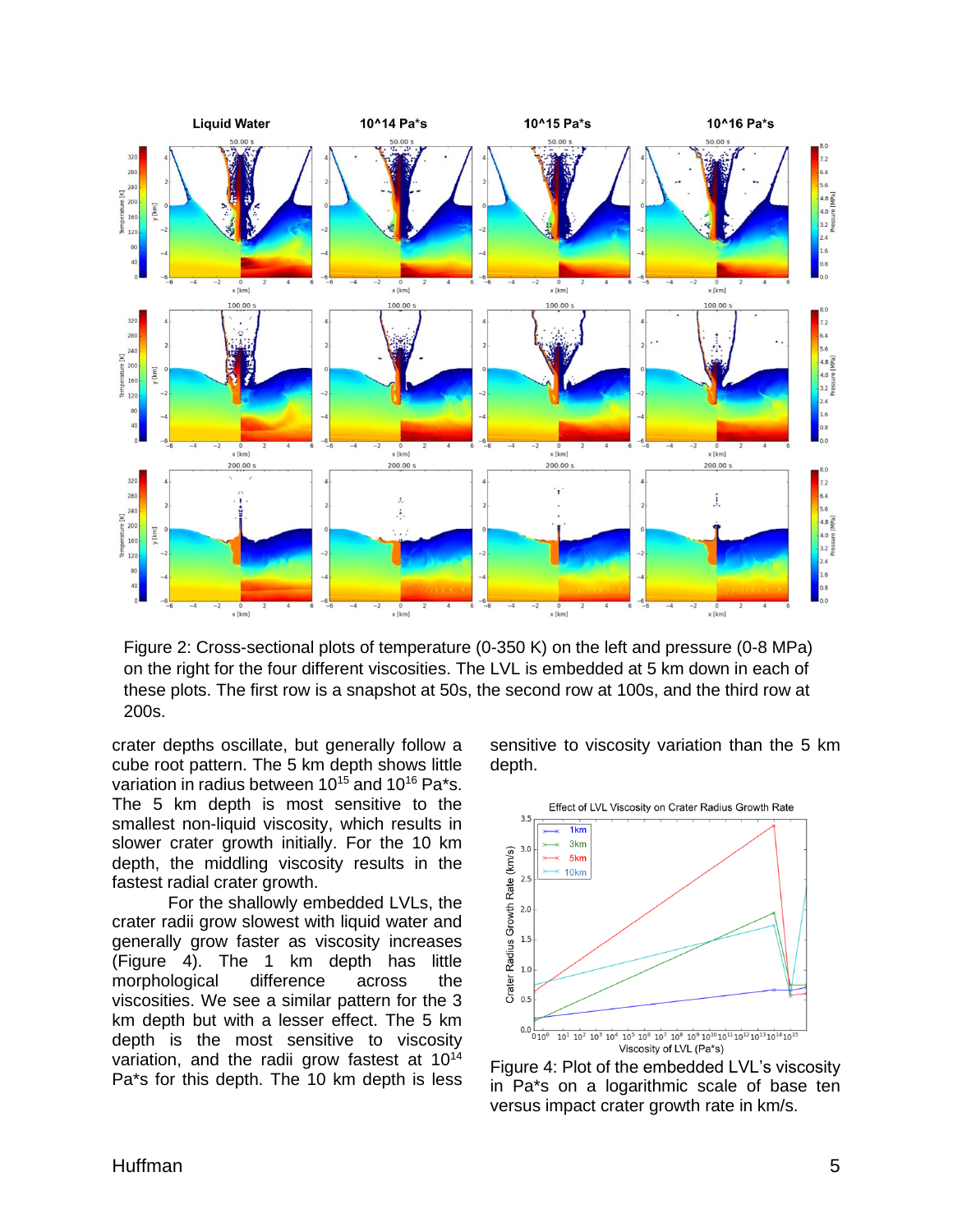#### LVL Depth

We have seen variation in crater radius growth across the different viscosities, and that there is variation due to the depth of the embedded LVL. Let us now examine the effect of LVL depth on crater depth growth rate.



Figure 5: Plot of the embedded LVL's depth in km versus impact crater depth growth rate in km/s.

For liquid water, the crater grows deeper fastest for the 10 km embedded LVL. For the 1 km LVL, the stronger layers are easier to excavate. The crater depth grows slowest with a liquid water LVL, followed by 10<sup>14</sup>, 10<sup>15</sup>, and 10<sup>16</sup> Pa<sup>\*</sup>s.

At the middling depths we see a trend reversal, with the crater depth growing fastest with liquid water, then  $10^{14}$ ,  $10^{15}$ , and  $10^{16}$ Pa\*s. The variation at the 1 km and 3 km depths are less detectable than at the 5 km and 10 km depths, with the 5 km depth showing the most variation for the nonzero viscosity LVLs.

#### **Discussion**

The results show that there are morphologic differences due to the depth and viscosity of the embedded LVL.

The temporal evolutions of the crater radii follow a logarithmic curve due to the radii growing quickly then slowing as the energy of the impact diffuses through the target material. The crater depths oscillate due to the rebound of ejecta material. There are distinct differences among the growth curves for both crater radius and depth, indicating that there are morphological differences in overlying

crater structure based on the underlying LVL's embedded depth and material viscosity.

When examining the crater radius growth rate due to LVL viscosity, we see the effects of three factors. There is a response time factor. As the impact signal propagates, the material closer to the impact site responds more quickly. The shallowly embedded LVLs grow slowest with liquid water and generally grow faster as the viscosity increases due to melted material backwashing and infilling the craters, stunting their growth. The higher viscosities require more energy to liquify, and thus there is less backwash as the viscosity increases. The 1 km depth shows little morphological variation due to viscosity manipulation because the bolide simply penetrates through the LVL, and thus the differences are overwhelmed by the energy disrupting the system. We see a similar process with a lesser effect at the 3 km depth. The 10 km depth is less sensitive than the 5 km depth because the viscosity's signal is masked by the overlying mass of ice.

The 5 km depth is most sensitive to viscosity variation. It is not shallow enough for the bolide to penetrate through and result in a backwash effect, but it is not deep enough for the viscosity's signal to be masked. The 5 km depth's radii grow fastest at the 10<sup>14</sup> Pa\*s viscosity as less energy is needed to liquify the material, but it is still more coherent than water.

We now look at the effect of LVL depth on crater depth growth rate. Again, we see the effects of the backwash factor. The liquid water layers' overlying craters grew deeper fastest for the most deeply embedded LVLs, as the bolide did not penetrate through the LVL, resulting in a minimal backwash. For the 1 km deep LVLs, the stronger layers were easiest to excavate, but we see a trend reversal at the middling depths. This effect is because, as the material strength increases, it becomes more resistant to flow. At the 1 km and 3 km LVL depths, we see the bolide smashing through the LVL resulting in less detectable differences. The variations are again overwhelmed by the energy disruption. At the 10 km depth the LVL is too deep for the bolide to detect the LVL viscosity variation, due to the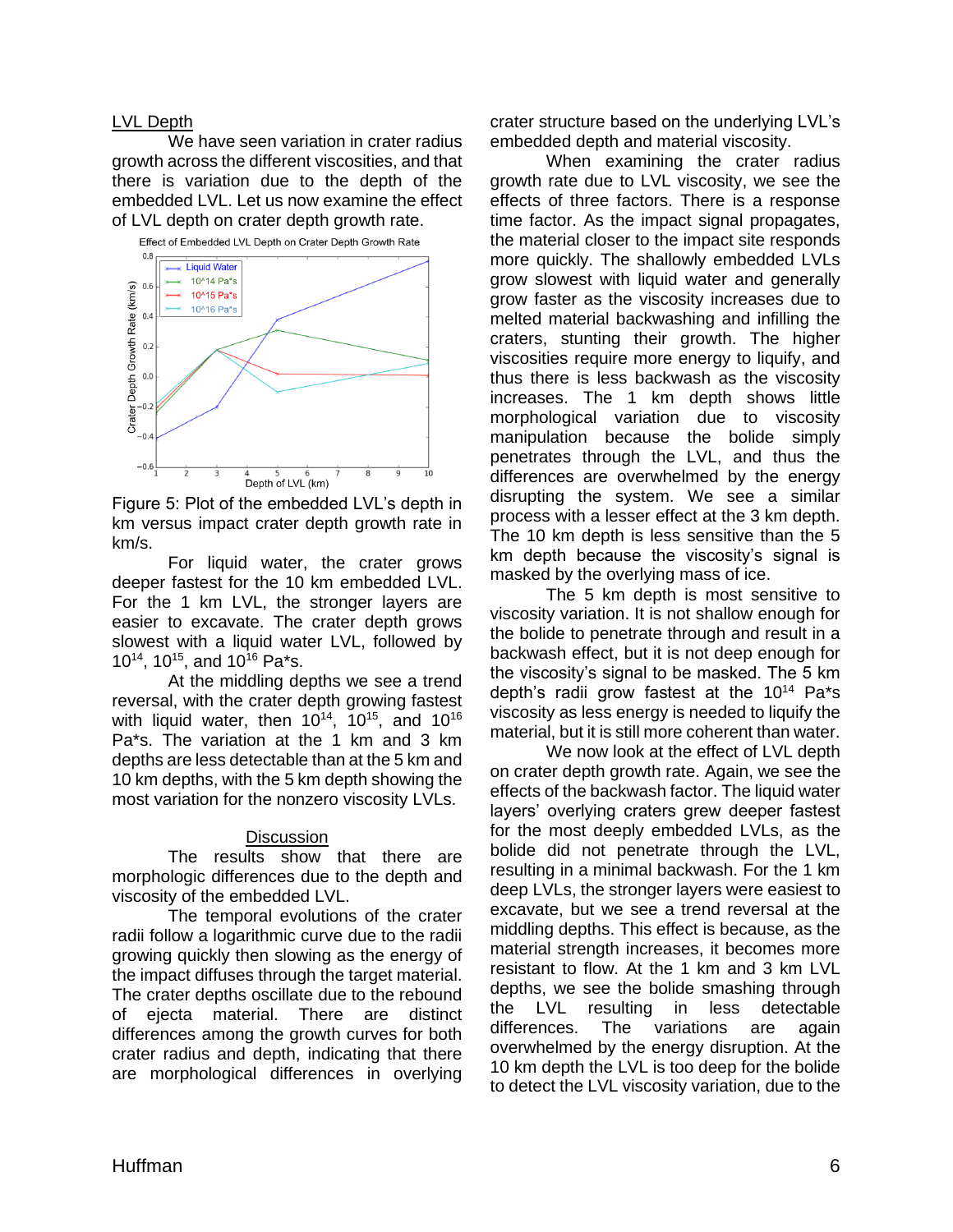background matrix material absorbing the variation signal.

We again revisit the 5 km LVL depth. This depth is the point of regime change, our optimal depth for variation detection. We see a large variation among growth rates for the 5 km depth. This suggests there could be a noticeable crater depth variation based on the LVL's viscosity for an LVL embedded at 5 km from the surface. The LVL viscosity detection for this parameter set is most effective for LVLs embedded in the 5 km range. As we increase the bolide size, we expect the LVL depth of maximum variation to get deeper, due to the competing factors of material backwash and signal masking.

## **Conclusions**

There are differences in crater morphology in response to the differing LVL viscosities and depths tested. We found that a LVL embedded at a depth of 5 km yields maximum crater morphology variation in the form of crater depth growth rate varying based upon the viscosity of the LVL. The depth of maximum variation will change depending on the bolide parameter set. These findings have ramifications for future missions, including for Europa Clipper. If Europa Clipper detects an embedded LVL at a depth of maximum variation, it can measure the overlying crater depth and possibly infer the LVL's viscosity. Using these patterns, we can catalog LVL structure across Europa for insight into habitable zones and the viability of finding biosignatures in the upper habitable zone in Europa.

We will use the end states of these short-term crater formations as the starting morphologies for long term crater relaxation modeling to see if these trends persist over longer temporal spans.

Further modeling and exploration of the parameter space will refine these patterns. We will specifically examine a wider range of LVL viscosities and depths. We will also examine the effects of bolide parameter modification.

These results can provide insight into what lies beneath Europa's icy surface and may aid in future research into the structure of

Europa's ice shell and associated ramifications for life in its subsurface ocean.

## Acknowledgements

We acknowledge the developers of iSALE-2D, including Gareth Collins, Kai Wünnemann, Dirk Elbeshausen, Tom Davison, Boris Ivanov and Jay Melosh. We also thank William & Mary Research Computing for providing computational resources and technical support that have contributed to the results reported in this paper. URL: [https://www.wm.edu/it/rc.](https://www.wm.edu/it/rc) We thank the Virginia Space Grant Consortium for supporting our research.

# Literature Cited

<sup>1</sup> Cassen, P., et al. "Is There Liquid Water on Europa?" *Geophysical Research Letters*, vol. 6, no. 9, Sept. 1979, pp. 731–734., doi:10.1029/gl006i009p00731.

<sup>2</sup> Khurana, K. K., et al. "Induced Magnetic Fields as Evidence for Subsurface Oceans in Europa and Callisto." *Nature*, vol. 395, no. 6704, 22 Oct. 1998, pp. 777–780., doi:10.1038/27394.

<sup>3</sup> Kivelson, Margaret G., et al. "Galileo Magnetometer Measurements: A Stronger Case for a Subsurface Ocean at Europa." *Science*, vol. 289, no. 5483, 25 Aug. 2000, pp. 1340–1343.,

doi:10.1126/science.289.5483.1340.

<sup>4</sup>Turtle, E. P. "Thickness of a Europan Ice Shell from Impact Crater Simulations." *Science*, vol. 294, no. 5545, 9 Nov. 2001, pp. 1326–1328., doi:10.1126/science.1062492.

<sup>5</sup> Billings, Sandra E., and Simon A. Kattenhorn. "The Great Thickness Debate: Ice Shell Thickness Models for Europa and Comparisons with Estimates Based on Flexure at Ridges." *Icarus*, vol. 177, no. 2, 23 May 2005, pp. 397–412., doi:10.1016/j.icarus.2005.03.013.

<sup>6</sup> Bray, Veronica J., et al. "Hydrocode Simulation of Ganymede and Europa Cratering Trends – How Thick Is Europa's Crust?" *Icarus*, vol. 231, 1 Mar. 2014, pp. 394–406., doi:10.1016/j.icarus.2013.12.009.

<sup>7</sup> Schmidt, B. E., et al. "Active Formation of 'Chaos Terrain' over Shallow Subsurface Water on Europa." *Nature*, vol. 479, no. 7374,